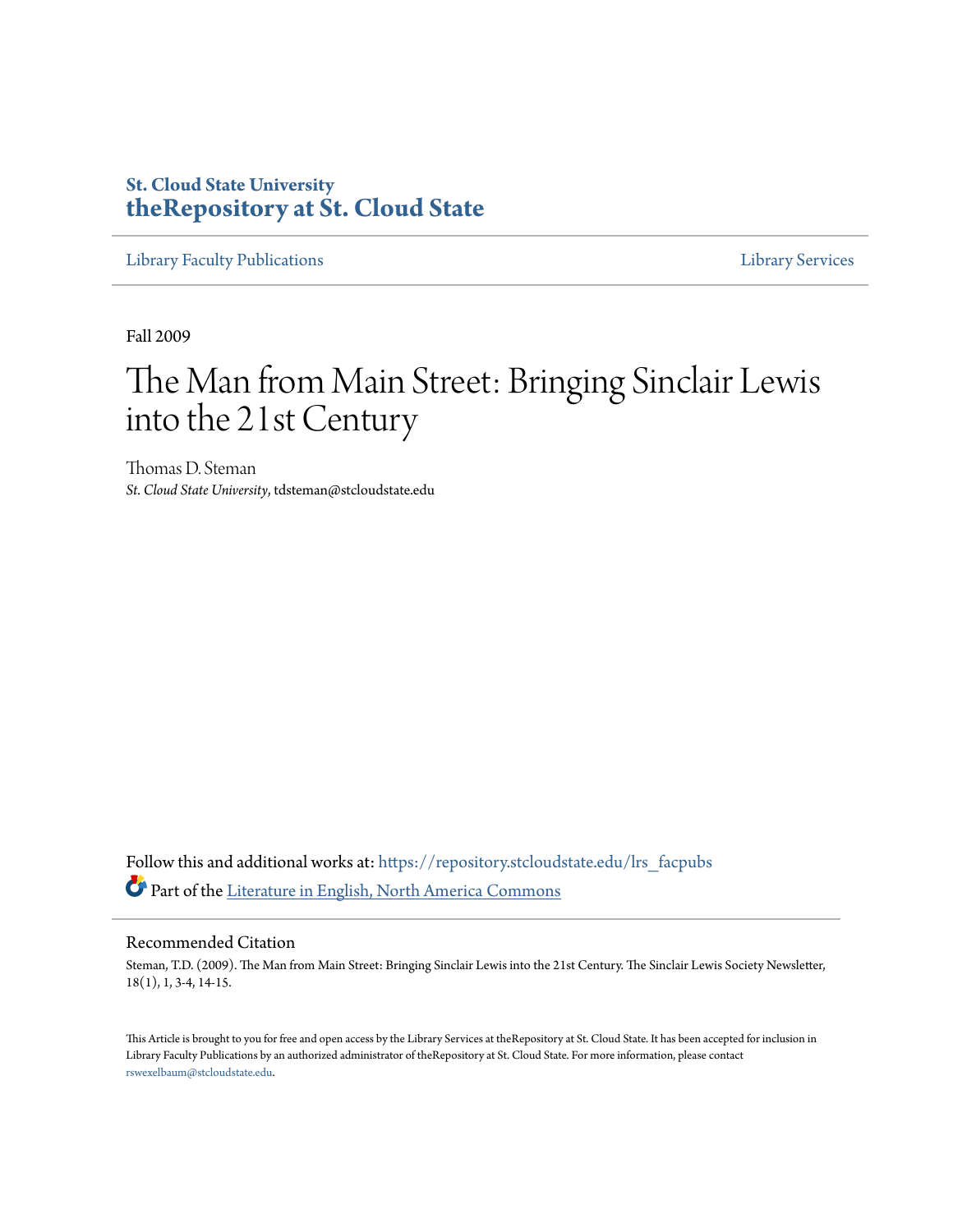## **The Man from Main Street: Bringing Sinclair Lewis into the 21st Century**

Nobel Prize winning author Sinclair Lewis passed away in Italy in 1951, almost 60 years ago. His legacy survives today with countless books, short stories, and plays. These writings are freely available at libraries across the country. Several books, such as *Main Street*, *Babbit*, *Our Mr. Wrenn*, and *Free Air*, are available online on Google Books, making Lewis available at home anytime. Besides his published works, Sinclair Lewis left behind a collection of correspondence, photographs, and drafts of his writings. These unpublished records may be accessed physically at several archives across the United States, yet almost nothing is available online. Putting material of any author on the Internet instantly makes it more accessible, published and unpublished. So why not Sinclair Lewis?

Lewis unpublished material is scattered across many archives, some of which are: Yale University: http://webtext.library.yale.edu/xml2html/beinecke.lewis.con.html University of Texas at Austin:

http://research.hrc.utexas.edu:8080/hrcxtf/view?docId=ead/00077.xml

Minnesota Historical Society: http://www.mnhs.org/collections/

Port Washington Public Library (in New York State):

http://www.pwpl.org/collections/special/SinclairLewis/

Syracuse University: http://library.syr.edu/digital/guides/t/thompson\_d.htm (Dorothy Thompson papers)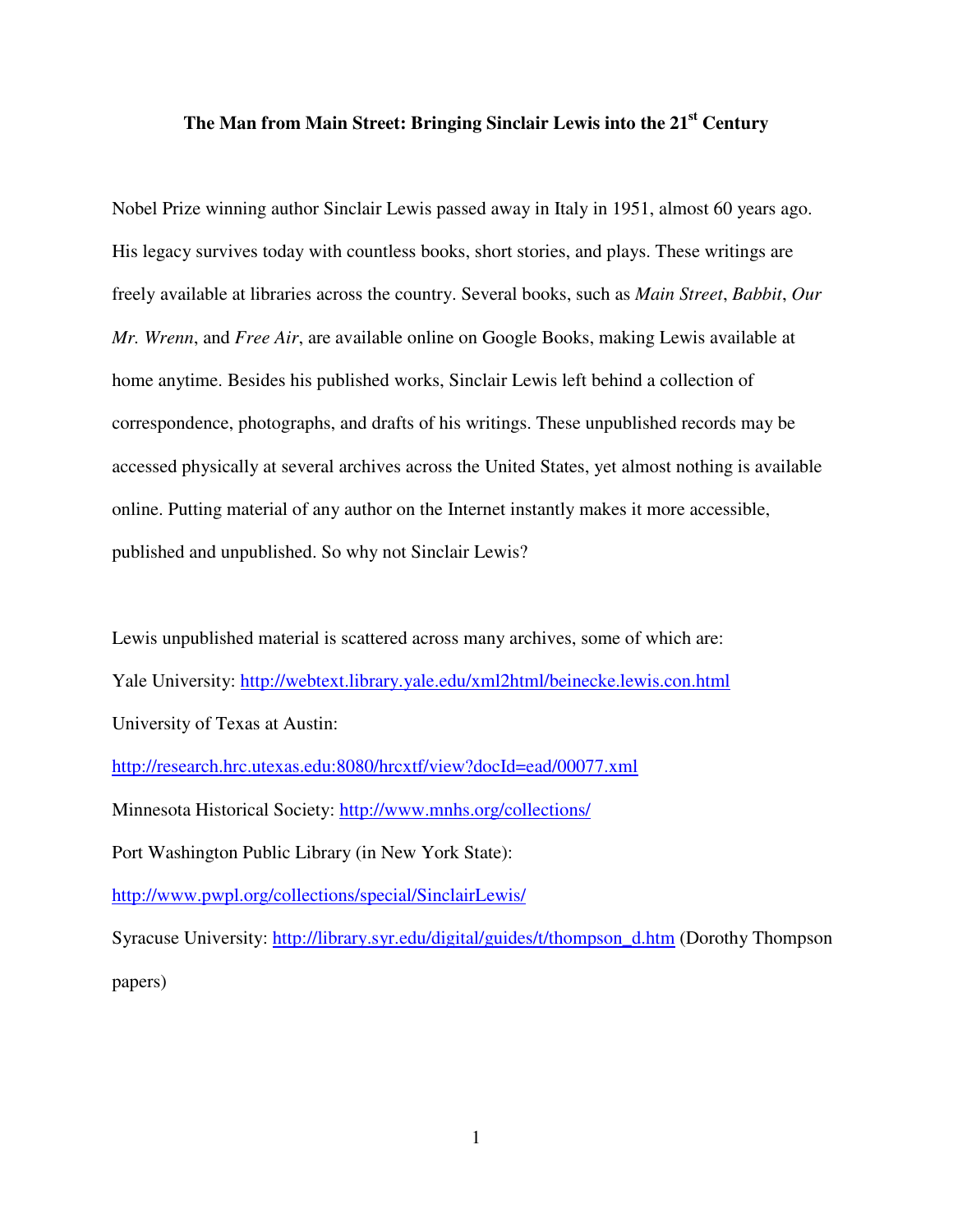The St. Cloud State University Archives can be listed among these Lewis archives. While the University Archives primarily has records created by St. Cloud State, we are fortunate to also have a collection of Lewis personal papers, as well as organizational records, and manuscripts from many Minnesota authors, including Lavyrle Spencer, Bill Meissner, and Joanne Fluke. Unpublished material of, from, and about Lewis at the University Archives includes:

- *Lewis Family Papers*: Correspondence, photographs, and scrapbooks from Lewis's brother Claude and his family, Lewis's parents, and Sinclair Lewis himself, including signed books.
- *Sinclair Lewis Letters to Marcella Powers*: 262 letters written by Lewis to Marcella Powers, 1939 to 1947. Powers was a close friend of Lewis in his later years.
- *Ida Compton Papers*: Most of the collection consists of personal letters between Lewis and Compton (then Kay), and correspondence between Compton and others, including Alec Manson, Claude and Helen Lewis, and Lewis biographer Mark Schorer.
- *Hubert Irey Gibson Collection of Sinclair Lewis*: Hubert Gibson served as Lewis's secretary for the initial drafts of the Sinclair and Lloyd Lewis penned Civil War play, *Jayhawker*. This collection contains drafts of the play and some correspondence from Lloyd Lewis to Sinclair Lewis.
- *Joan McQuary Collection of Sinclair Lewis Letters*: Dating from 1942 to 1945, 19 letters written by Sinclair Lewis to Joan McQuary, a former student of his from the University of Minnesota. In these letters, Lewis discussed a wide variety of topics, giving a sense of his life while living in New York City around the time he finished his novel *Gideon Planish*.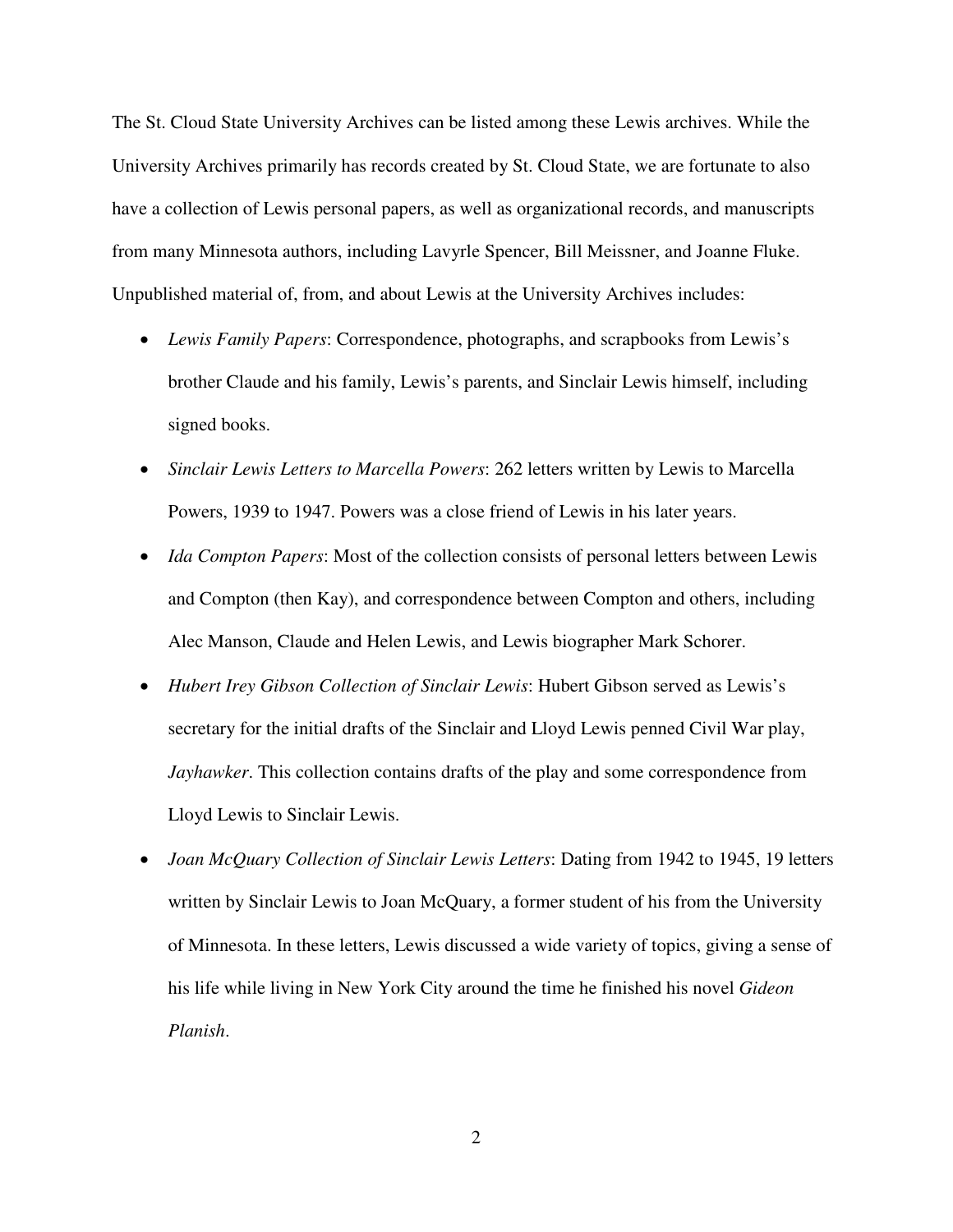For further information on Sinclair Lewis material held by the St. Cloud State University Archives, which is located in St. Cloud, in central Minnesota, just 40 miles southeast of Lewis's hometown of Sauk Centre, please visit:

http://lrts.stcloudstate.edu/library/special/archives/authors/default.asp#lewis

There is next to nothing of Sinclair's Lewis primary source material on the Web. Realizing that, I pursued two opportunities to pioneer Lewis material for wider access to the world. Providing these resources online would be an excellent resource to learn more about Sinclair Lewis the man, while promoting and providing for more research and scholarship of this famous Minnesota author. When published, users will see the actual written word of Lewis as he discusses his dayto-day experiences, and especially the creative process he used to create his later published works.

### **Sinclair Lewis Letters to Marcella Powers**

In 1996, St. Cloud State purchased the letters from Mary Branham, a longtime friend of Marcella Powers. Branham inherited the letters as part of Powers' estate after Powers death in 1985. In August 1939, Lewis, who was 54 at the time, met the 18-year-old Powers at the Provincetown Theater in Cape Cod, Massachusetts, during rehearsals for *Ah, Wilderness!*. The letters started soon after their first encounter and continued until 1947, ending shortly after Powers married Michael Armine. These 262 letters provide an intimate and critical mass of primary source documentation for scholars and others interested in the life and times of Sinclair Lewis. They give an up-close view of Lewis' life through his most personal and intimate friend at that time.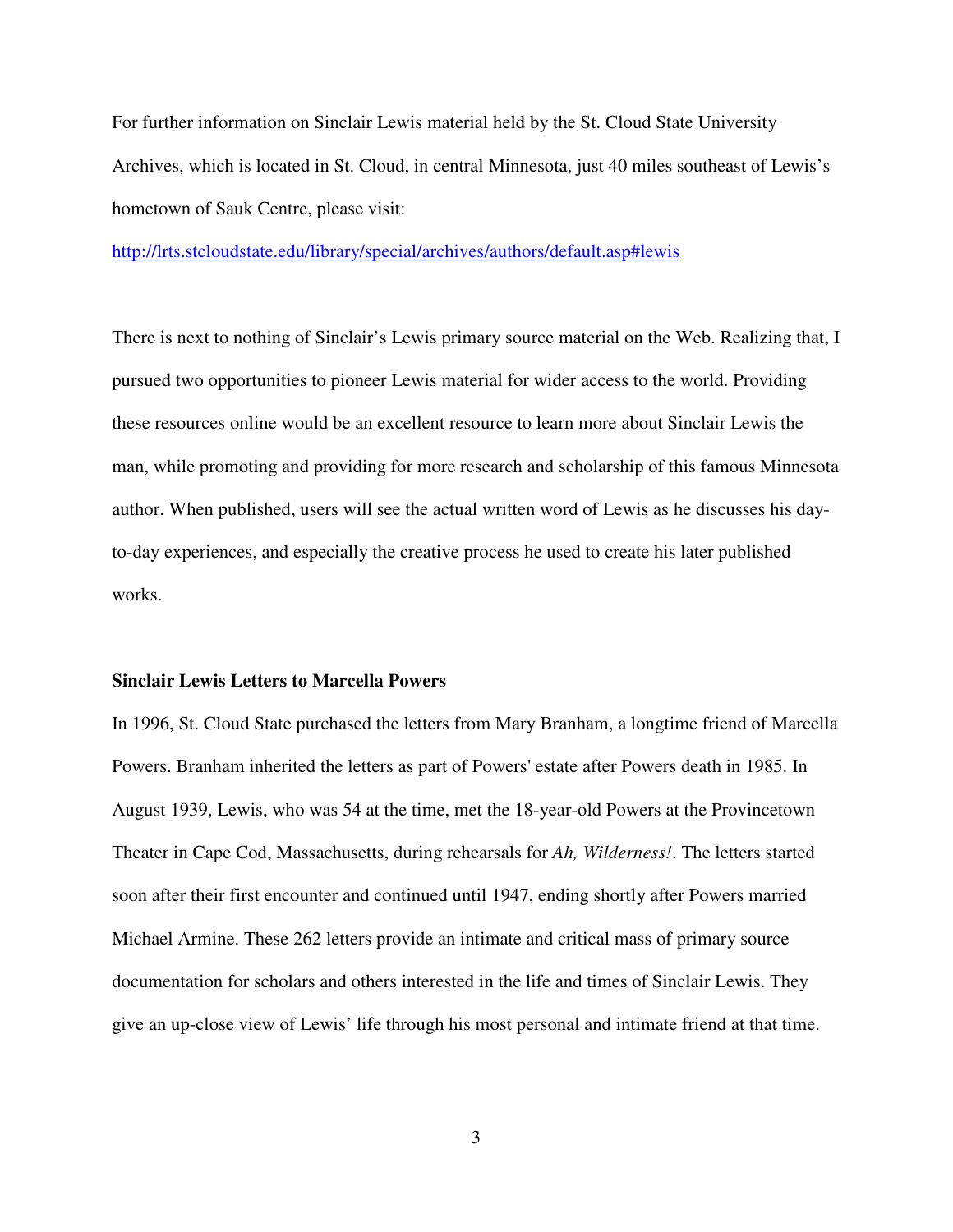In these letters, half of which were written while Lewis lived in Minnesota, the author described a wide variety of experiences in his life, ranging from the furniture purchased for his various homes, to parties he attended and celebrities he met, to his travels, and to his time as a faculty member at the universities of Wisconsin, Minnesota, and Minnesota – Duluth. More importantly, Lewis discussed articles and short stories he was writing, as well as his research and writing for his novels *Cass Timberlane* (1945) and *Kingsblood Royal* (1947).

While attending the Minnesota Digital Library (MDL) (http://www.mndigital.org/) annual meeting in the summer of 2008, I brainstormed ideas to contribute to MDL's web portal, *Minnesota Reflections* (http://reflections.mndigital.org/cdm/). MDL, which has its beginnings at St. Cloud State, is a non-profit coalition of Minnesota libraries, archives, historical societies, and museums to create a digital collection of the state's unique resources available on the Web. Over 100 repositories have contributed 40,000 images and documents to Minnesota Reflections. Marian Rengel, MDL's outreach coordinator, is located at St. Cloud State.

With the background and knowledge of the benefits of wider access through the Web, MDL was the perfect collaborator. Since I was relatively new to the position at St. Cloud State, I wanted the University Archives to become relevant again and to do it in a big way. For MDL, the project would increase the types of resources on *Minnesota Reflections* and help raise its profile across Minnesota and the country. This was an opportunity for both collaborators to spotlight each other, as well as highlighting and providing a critical mass of primary resources from a world famous and Minnesota-bred author.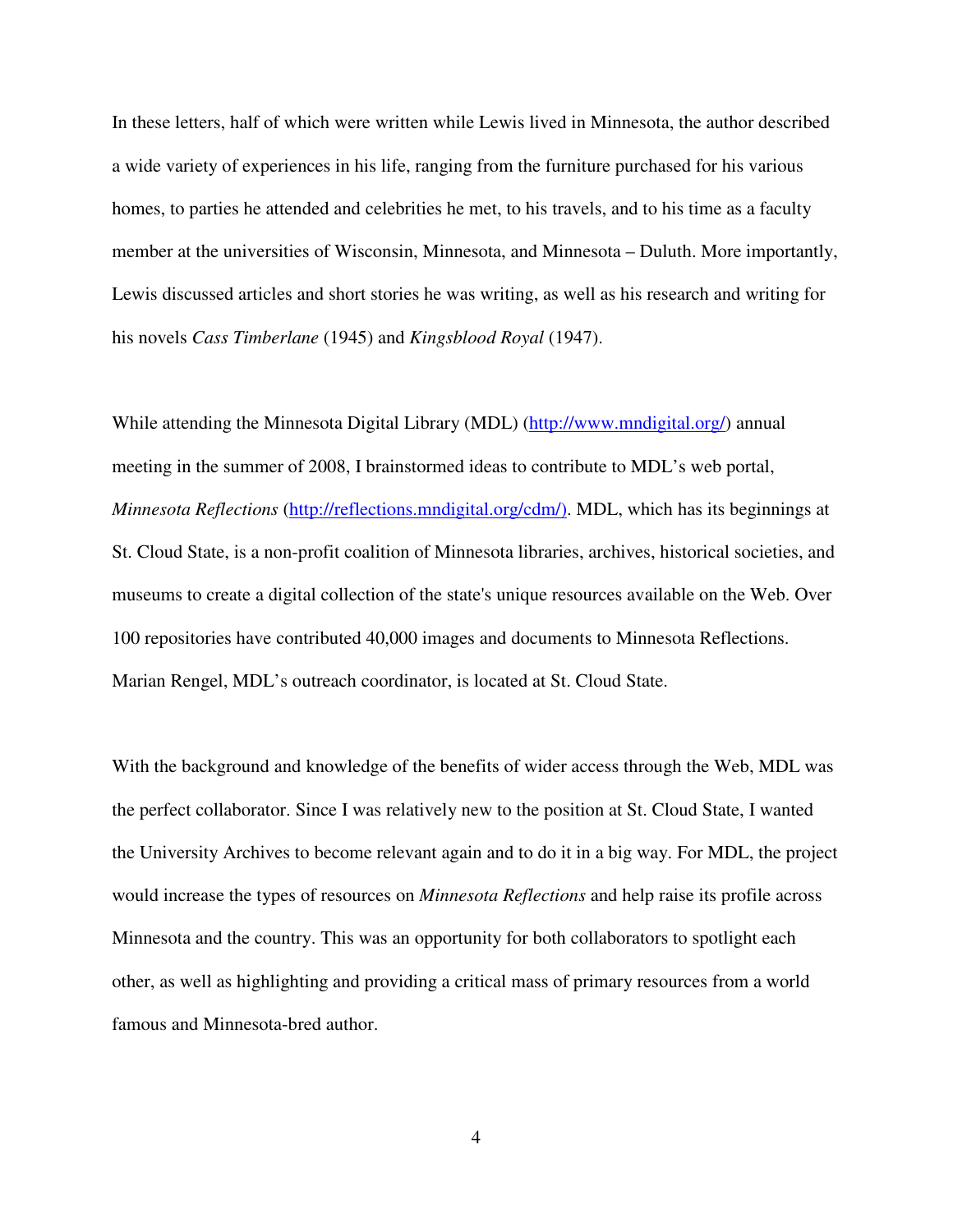Despite the idea of providing wider access to the letters, could it actually happen? Scanning, creating and providing metadata, and uploading the images of the letters, though taking time and money, was not the major issue. Would the Lewis family and its literary agents buy into the project? With the support of the Learning Resources & Technology Services (LR&TS) dean, Dr. Kristi Tornquist, and Ms. Rengel, I began my quest to secure the proper permissions to move ahead.

In the fall of 2008, I spoke with Jean-Paul Lewis, grandson of Sinclair Lewis and Dorothy Thompson. Mr. Lewis endorsed the project. He agreed that the project, if approved by Lewis's literary agent, would help keep the legacy of his grandfather alive.

With the blessing of Mr. Lewis, I approached the literary agents for approval to publish the letters. After months of negotiation, the literary agents gave their blessing. Once I received permission, I submitted my application to MDL for the letters to become part of *Minnesota Reflections*. Response from the MDL review committee was overwhelming. In April, the letters were delivered to the Minnesota Historical Society and digitized. With additional financial support from Dr. Tornquist to help process and add metadata to the images, as well as to properly organize the actual physical letters, the project is very close to completion. The letters will be available on the Minnesota Reflections site soon, hopefully by the end of September. The finding aid for the letters is available at:

https://libsys.stcloudstate.edu/archon/?p=collections/findingaid&id=15&q=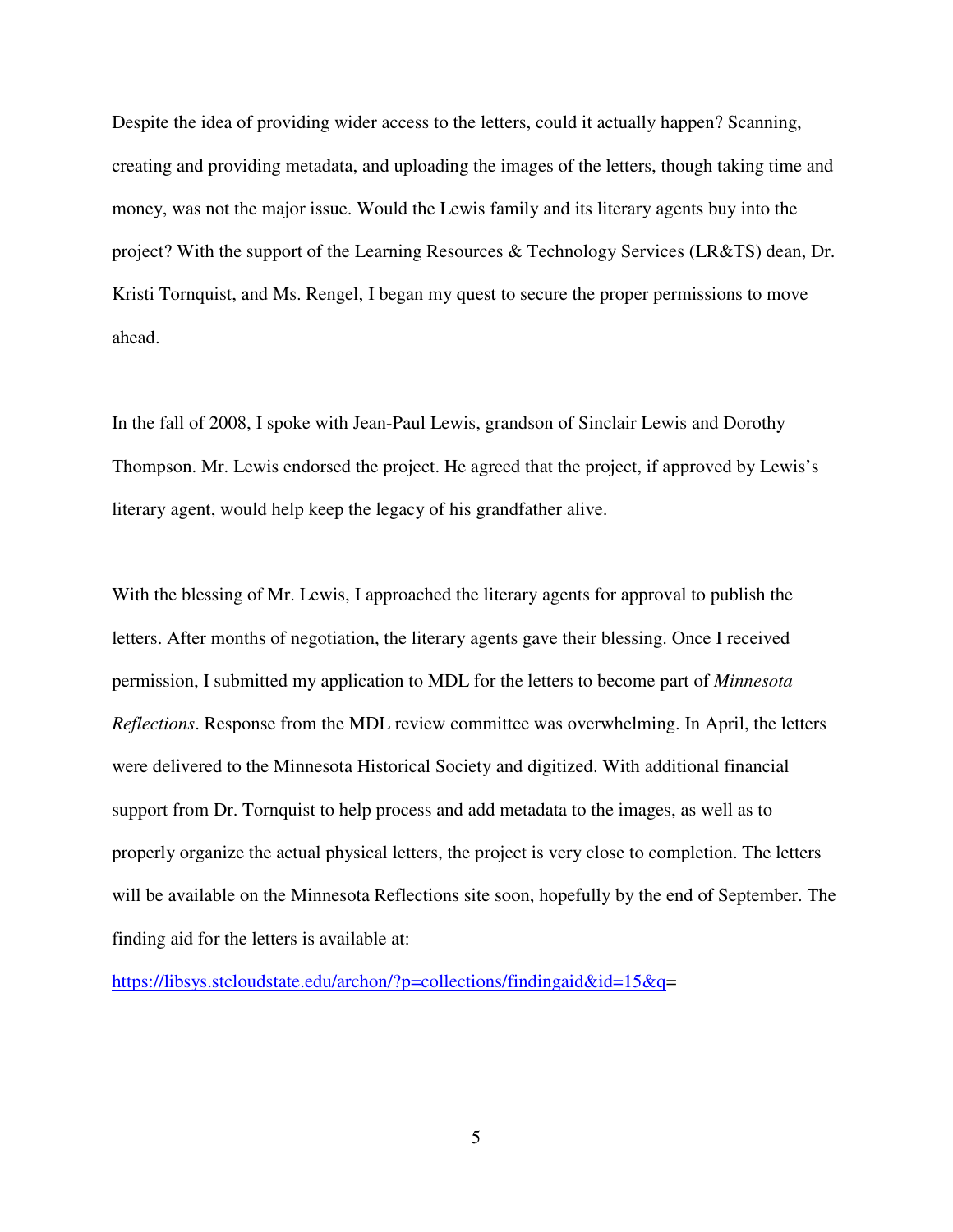Allowing the Marcella Powers letters to be published in their entirety will provide scholars a critical mass of primary source material on Sinclair Lewis. In essence, it will help keep and increase the scholarship surrounding the author. Researchers of all ages and educational levels, as well as scholars worldwide, will be able to view the letters online and form their own views of Lewis during the 1940s, his creative process, his life as a famous writer, and his personal relationship with Marcella Powers.

#### **Jayhawker**

In 1933, Sinclair Lewis collaborated with Lloyd Lewis, a *Chicago Daily News* drama critic and historical writer, to write a Civil War play. The play was "to deal with the Kansas-Missouri border raids before and during the Civil War; with the emergence, through oratorical bombast, of the first United States senator from Kansas, a wild roisterer not quite a criminal; with a scheme to end the Civil War through the seizure, by both parties, of Mexico; and with a love story." <sup>1</sup>

In the fall of 1934, the play, which was previously titled *The Skedaddler*, *The Glory Hole*, and *Brother Burdette*, was staged in Philadelphia, Washington, and New York. The play was not a success, closing just after a few weeks on Broadway. In 1935, the play was published in novel form.

Hubert Gibson served as a temporary secretary to the Lewis collaboration in late 1933. While transcribing the manuscripts for Sinclair and Lloyd Lewis, Gibson was often called upon to act out many sequences in the play. More importantly, Gibson kept drafts of the play as it was written that fall. The typewritten drafts, with handwritten revisions, showed how the play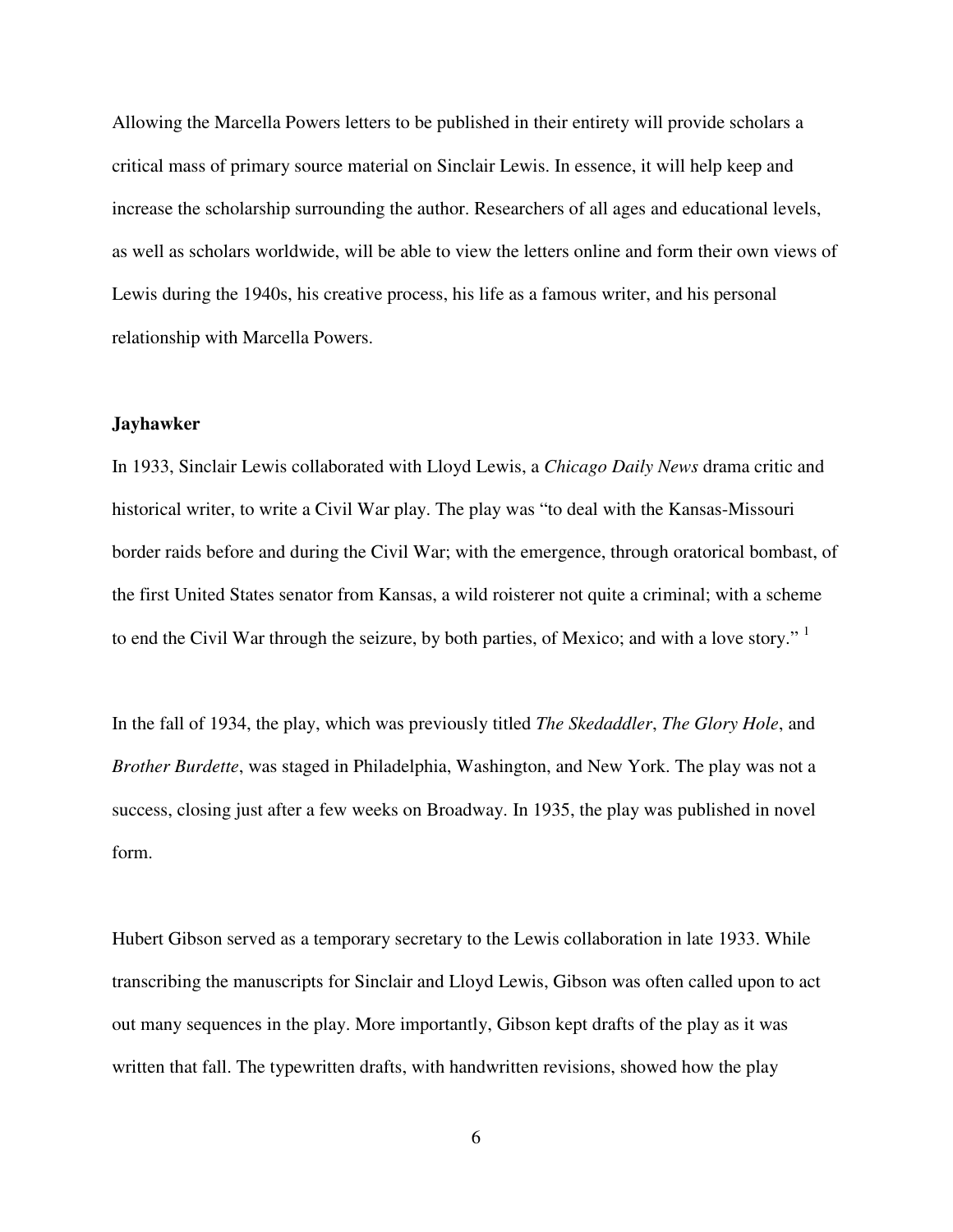evolved while being written in Chicago. The result of that collaboration was a rough draft of the play. Comparing this version to the final printed version from 1935, the final Chicago manuscript was far from complete.

The drafts were unseen for nearly 75 years by the public. In October 2007, the children of Hubert and Frances Gibson (Doris, Barbara, and David) donated the material to the St. Cloud State University Archives. The manuscripts are available for access. To view the finding aid for *Jayhawker*, please visit:

http://lrts.stcloudstate.edu/library/special/archives/authors/HubertGibson.asp

This past winter, I received an internal new researcher grant to create a "proof of concept" featuring *Jayhawker* material. Working with JC Turner, the former Associate Dean for Operations at LR&TS at St. Cloud State, we were inspired by the work of Mary Shelly and her book *Frankenstein*. Authorship of *Frankenstein* has been questioned since the book was first published in 1818. Scholars felt that Mary Shelly's husband Percy was the true author. Charles Robinson, a professor of English at the University of Delaware, was determined to end that speculation. In *The Original Frankenstein*, Robinson analyzed the original handwritten manuscripts held at the Bodleian Library at Oxford University. Robinson isolated Percy Shelley's comments and changes from the story in his wife's hand. Both texts - with and without Percy's contributions – were printed in *The Original Frankenstein*. For the story from the Chronicle of Higher Education, see http://chronicle.com/free/v55/i11/11b01201.htm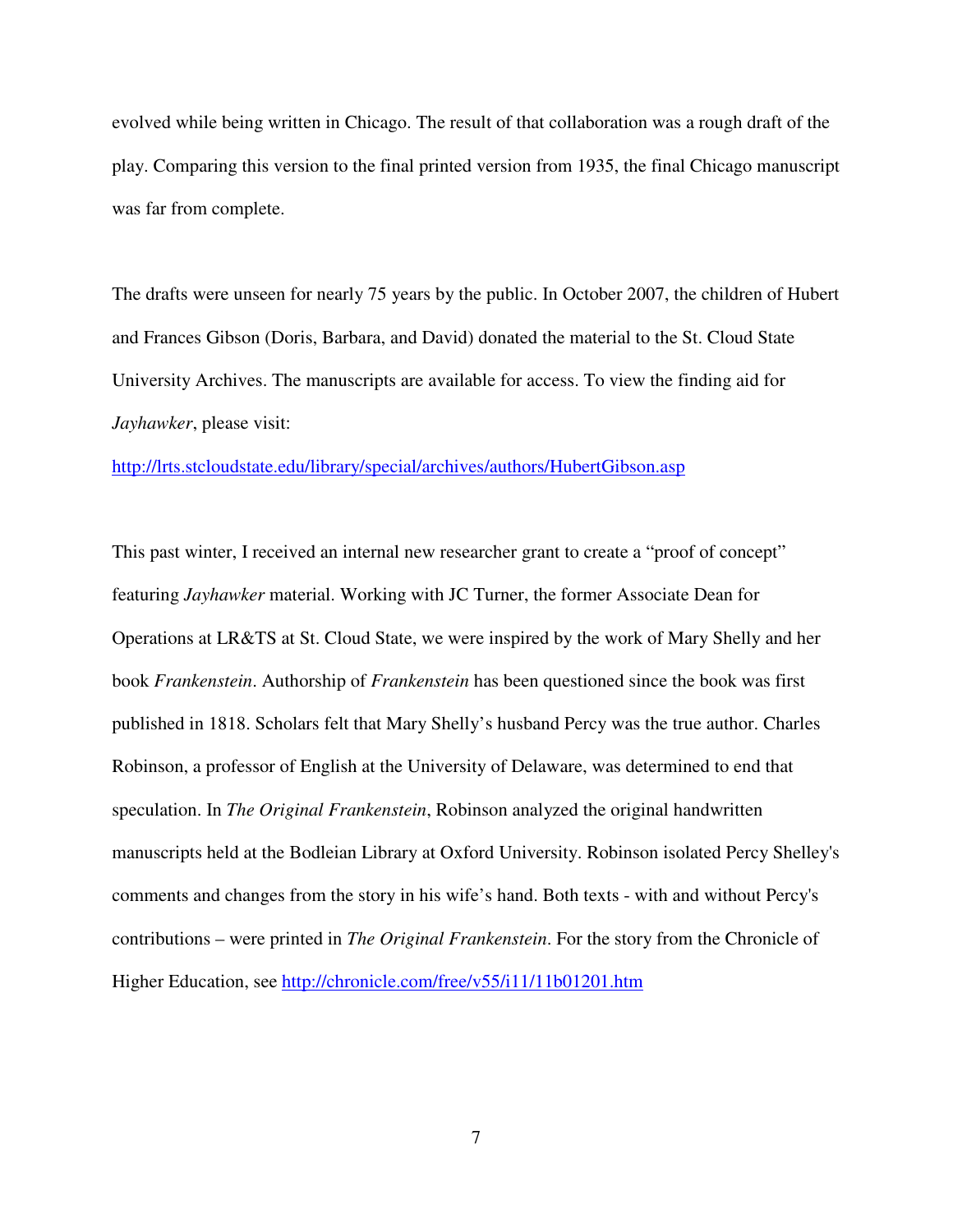With *Frankenstein* in mind, we sought to create a Web-based project that used video, audio, and other dynamic methods for an interactive package to access and explore. If the project receives more funding from external grant agencies, we will complete the project and make it available to Lewis scholars.

A great deal of content had to be developed to create an interactive experience for users. So, keeping the proof of concept piece in mind, we selected one scene from one act to focus our efforts. We hoped to keep the project manageable and be delivered on time. I analyzed the many drafts of *Jayhawker*. Depending on the scene, there were two to five different drafts of each. The drafts were typewritten with comments and changes made by hand. We did not determine who made the comments, but it was likely that at least three men, Hubert Gibson, Sinclair Lewis, and Lloyd Lewis, made the revisions.

How did they work on *Jayhawker*? They took the play scene by scene. Sinclair Lewis and Lloyd Lewis "would discuss a scene thoroughly, improvising speeches as they went, making notes, and then each man would write out a version of the whole." Then the two authors would exchange drafts and would comment on each other's attempt. Afterwards, they would write a combination of the two. Lloyd Lewis was responsible for the content of the scenes, while Sinclair Lewis took on the love story, as well as finalizing the dialogue.<sup>2</sup>

Once the scene was selected for the proof of concept, the first and final drafts were scanned. There were other drafts for the scene, but we felt that if included, it would not be manageable.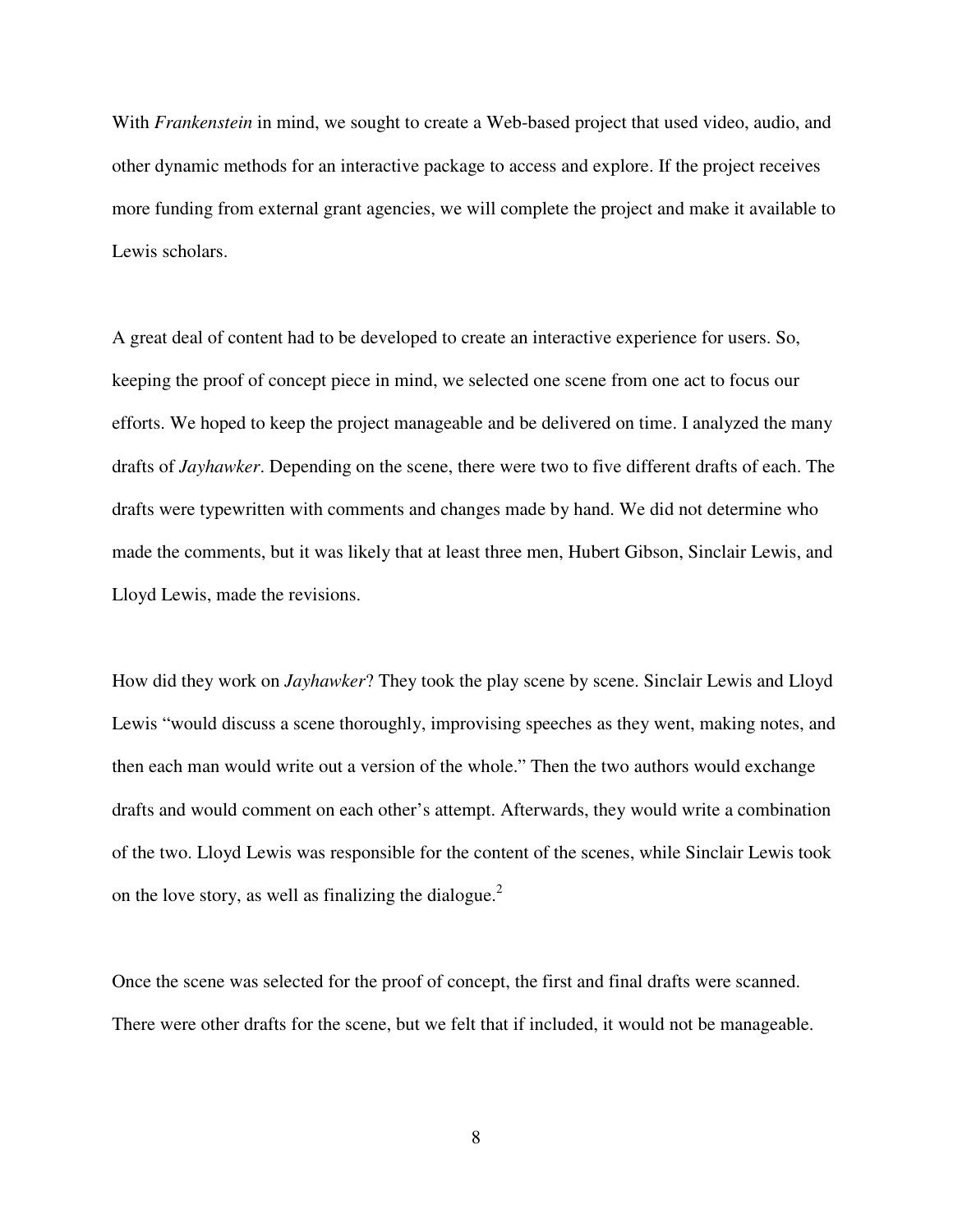The final printed version was also scanned and included to demonstrate how much the scene changed from inception to the final product.

Video and audio were also a key piece to the project. Two English faculty members were recruited to provide "expert" commentary for video. They were given copies of the drafts to analyze beforehand. One faculty member discussed the play itself, how it fit into Sinclair Lewis's life, and his work at the time it was created. The other spoke of the creative writing process, connecting specifically to *Jayhawker*. Clips then were selected from the interviews and edited for viewing. To give users a sense of the play itself, LR&TS staff were enlisted to participate in an audio performance of the three versions of the selected scene with sound effects added.

Historical context was an important piece to this project. Research was done and summarized to allow users a sense of the collaboration of Sinclair Lewis and Lloyd Lewis, the production of the play, and its success (or not). Several secondary and primary sources were consulted, including the Gibson collection and the Lloyd Lewis papers held at the Newberry Library in Chicago (see the full finding aid at http://mms.newberry.org/html/Lewis.html). In addition, scans of key documents from the Gibson collection, as well as images of Sinclair Lewis from the Lewis Family papers were created and added to the project. These images and documents were interspersed within the video, the history document, and part of a photo gallery included within the project.